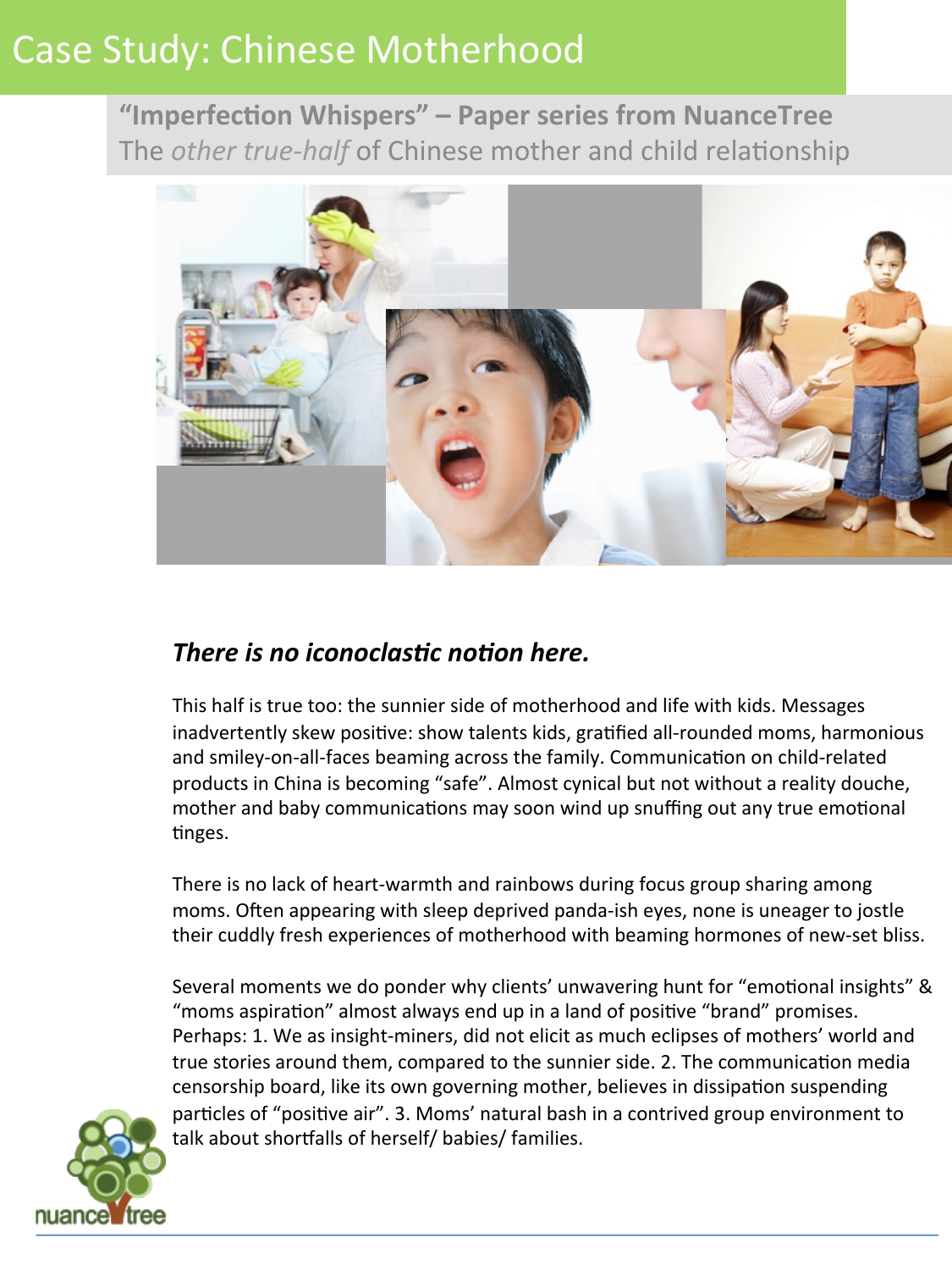"Imperfection Whispers" – Paper series from NuanceTree The *other true-half* of Chinese mother and child relationship



*Audrey Chia Director*



*Maxwell Wang* 

*Director*



*Lawrence Lam Associate director*

All these TVCs ride on a very similar storyline and communicate very similar message of "Talented child - Happy parents".

Are you able to differentiate the brand values from one to another? Too much early talents, too much joy, too perfect.

It isn't rocket science to suspect mothers face as much fears and worries notes as their positive beats around a fast growing child. The older the child gets, the more mother challenges and redefines herself in means and values.

"Alright and safe" routes for advertisers to be more focused on Chinese mothers' desire for a happy, exceling child in a highly "positive-charged" expanding economy. How about to connect/ embrace with their less proud side for a second, slices or stories we hear much less in group sharing? We are not saying any side is less true, but both are just as real as dusk and dawn everyday. Happy moments are readily shared, whereas toils glooms and frustration in motherhood are day-to-day recurring events that could claw DEEP into consumers' personal real life and unmet pleas.



**NuanceTree attempts to go beyond the cliché "bliss and happy" for** communication inspiration. We spoke to post-80s moms with pre-school nuance free kids of more than 3 years old.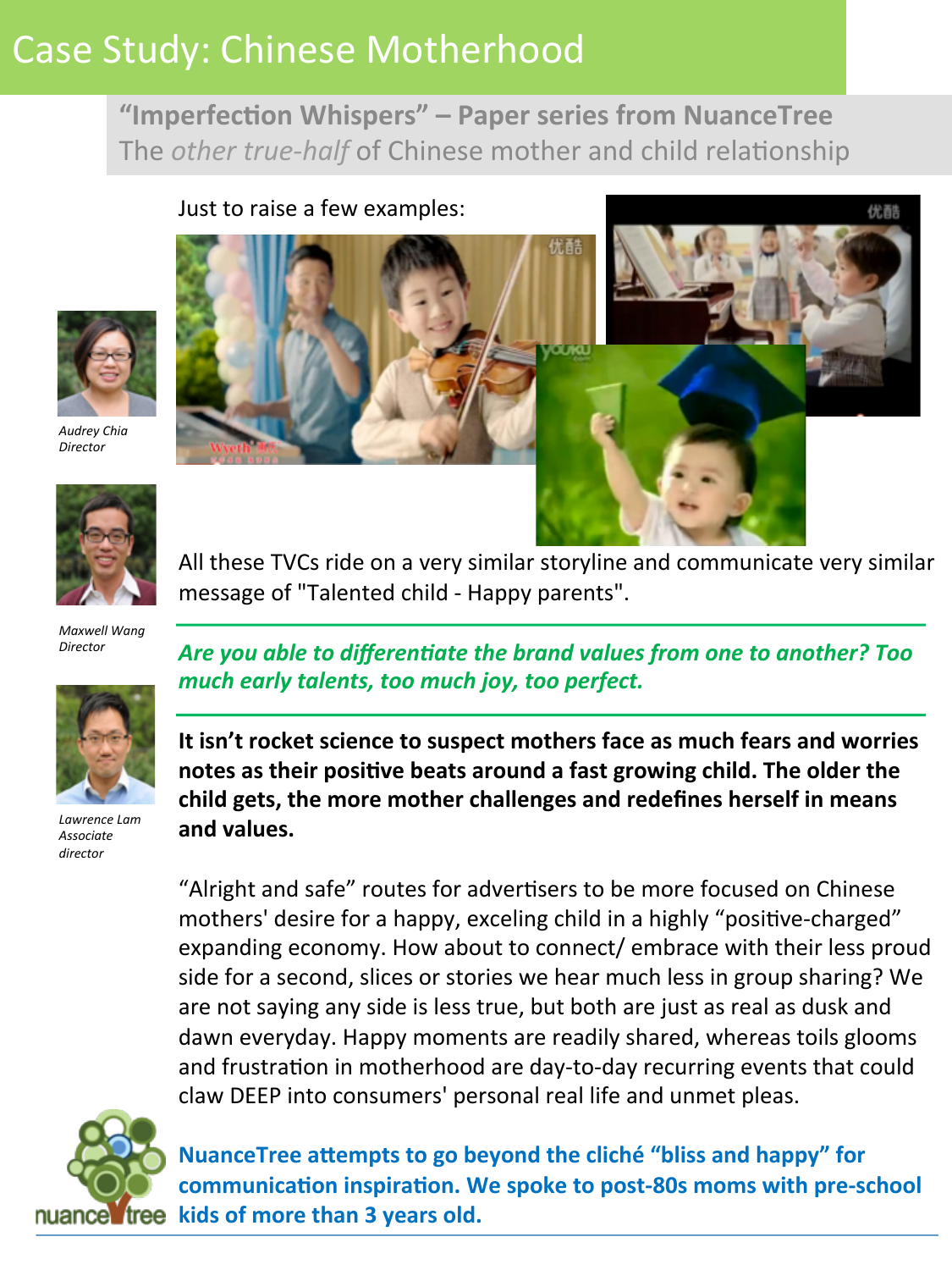"Imperfection Whispers" - Paper series from NuanceTree The *other true-half* of Chinese mother and child relationship

## moms' 3 core beams of distress in child-upbringing

### **Inadequacy**

Chinese mothers often have a feeling of inadequacy. 

This feeling of inadequacy usually revolves around three points: 1. Feeling of not spending enough time and effort on their child, such as working mothers' guilt of not having enough energy to play with their child after a long day of work. It can also be the guilt of missing their child's school activities or not being able to pick their child up from school. 2. Feeling of not having enough resources (mainly money) to provide the best education and opportunity to her child, such as not having the money to pay for extra tutoring or extra-curricular classes. 3. Not having enough knowledge to give the best care and guidance to her child, such as realizing she has been disciplining her child in the wrong way after reading a circulation from Wechat composing what to and not to do according to "experts" or "the more successful moms".

### **Observation:**

Amy wishes she could afford a bigger house for her *child.* Her son will be soon attending a prestigious school in a rich neighborhood. She is very worried that her son will feel inferior to his classmates who *mostly come from rich families, living in villas.* 

This feeling of inadequacy invades across social classes. For the mid and upper class mothers, it can be the feel of not having enough knowledge to educate their child. For example, some high income families are increasingly aware of the value of English as a second language, and many parents feel handicapped as they do not know English themselves and personally unequipped to educate their child.

#### **Observation:**

Catherine is an entrepreneur who works 6 days a week. She works extra hard as the default parent who handles all her two children's affairs. Yet, she still feels terrible for missing her daughter's teacher's *meeting.* She feels like she is "that mother" who is *never there for her child.* 

This feeling of inadequacy is rooted in the realization that child's total dependency on the parents. Moms come to realize their child is totally shaped and molded by their effort. They get very anxious when they feel they do not have enough time, effort, money or knowledge to raise their kids in the best possible way. No matter how much they have already done for their child. Chinese mothers constantly feel that they have not provided enough for their child.

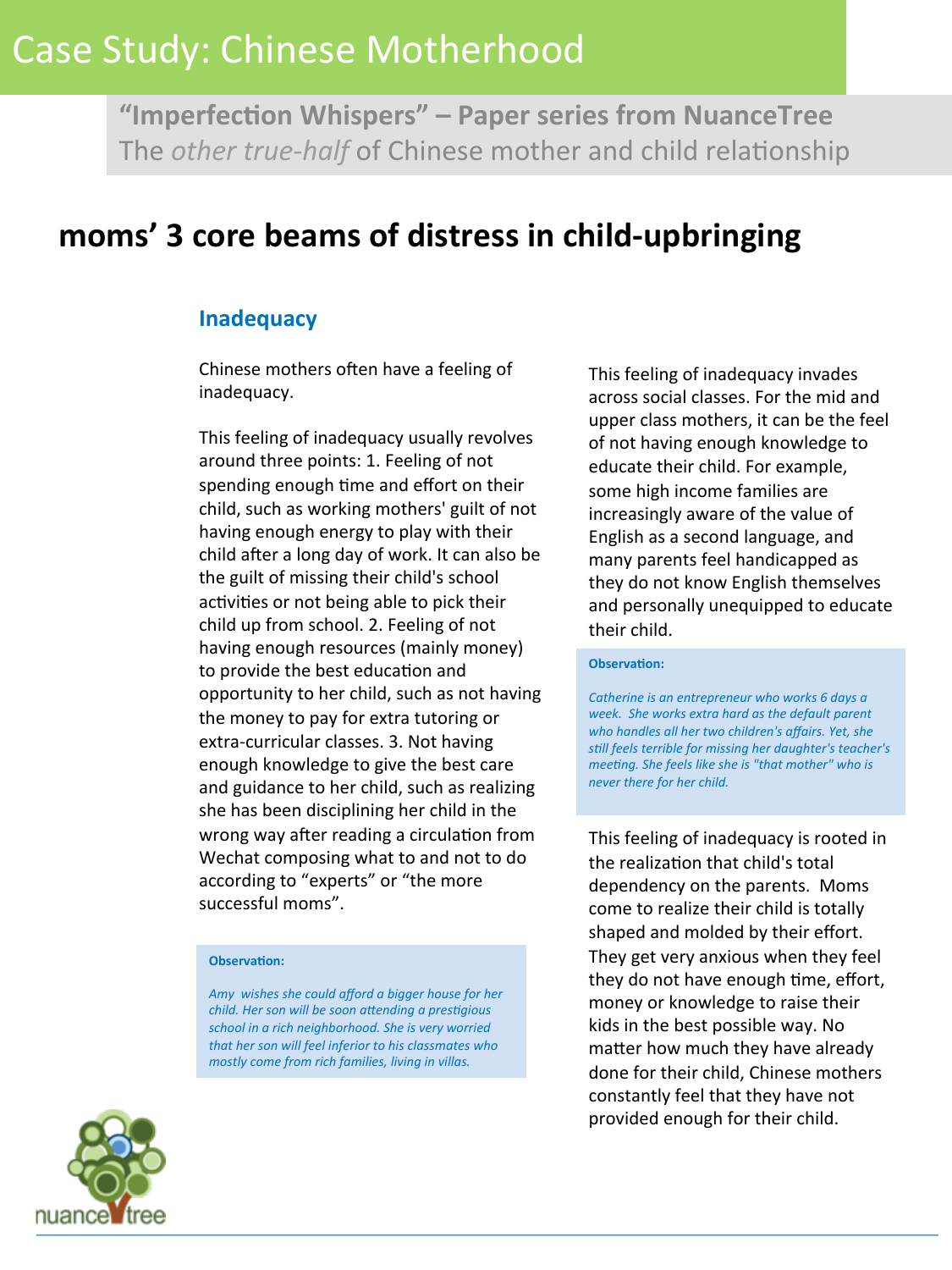"Imperfection Whispers" – Paper series from NuanceTree The *other true-half* of Chinese mother and child relationship

## moms' 3 core beams of distress in child-upbringing

### **Insecurity**

Intimacy between child and mother cannot be taken for granted. A child will eventually need his / her mother less and less.

Mothers' love for their child may be unconditional and unwavering but it is not always reciprocated. Single child households with much involvement of grandparents' help sometimes dilute moms desired bonding with their young child. Mothers dread the feel of child lessening intimacy and reliance on them.

Mothers have also grown used to and come to enjoy the feeling of their kid relying, depending on and looking up to them. They have become accustom to their little shadow, who run to them when hurt, seeking their comfort, support and counsel.

Yet, as children grow up, they become more independent, sometimes more feisty or challenging. "I don't want to wear this dress. Why do I have to wear a dress?", "I don't want to eat veggie!", "I don't want to sleep yet!"... Little angels suddenly pushing away their mother "I don't want you!" "I don't need you!" Mothers wonder what they had done wrong? "Am I a bad mother?", "Was I too hard on my child?". Moms realize, "Her child can suddenly stop liking her and needing her, and she actually still has to lather adoration from her very own kid". Yet, eventually mothers have to learn to "let go".

#### **Observation:**

Her daughter Joyce was in tears when Mandy was *going onto business trip. But when she was away and* called her daughter over the phone, Joyce simply refused to talk to her. After Mandy came back, Joyce *even didn't want to be with her, and said "I only* want papa". Mandy was heartbroken when she *hears this.* 

Some mothers even feel grandparents are 'stealing' their child's love and reliance. Chinese grandparents have a highly engaging role in child's life, especially in the early years, taking care of the child on a daily basis, feeding him and send him to school, etc. They are also generally more lenient towards their grandchild, thus the child become very close and dependent on their grandparents. Some young children are even remarked of to be "manipulative" of grandparents and parents "power" in the household.

#### **Observation:**

Susan is a working mom who hires a live-in maid *(ayi)* to take care of her son Steven. She was *devastated one day when her son calls her "Ayi". She* was immediately overwhelmed by a sense of guilt as she realizes her son considers "Ayi" as the closest *person.* 

Chinese mothers also fear losing little emperor's favor everyday. Longingness for child's reciprocating and open display of affection is real thirst. Moms want the reassurance that their child still loves them and will continue to rely on them, be close to them. While many ads play up touching the intimacy of kids and moms, the under-current of moms' uncertainty in gaining it was hardly seen in communications.

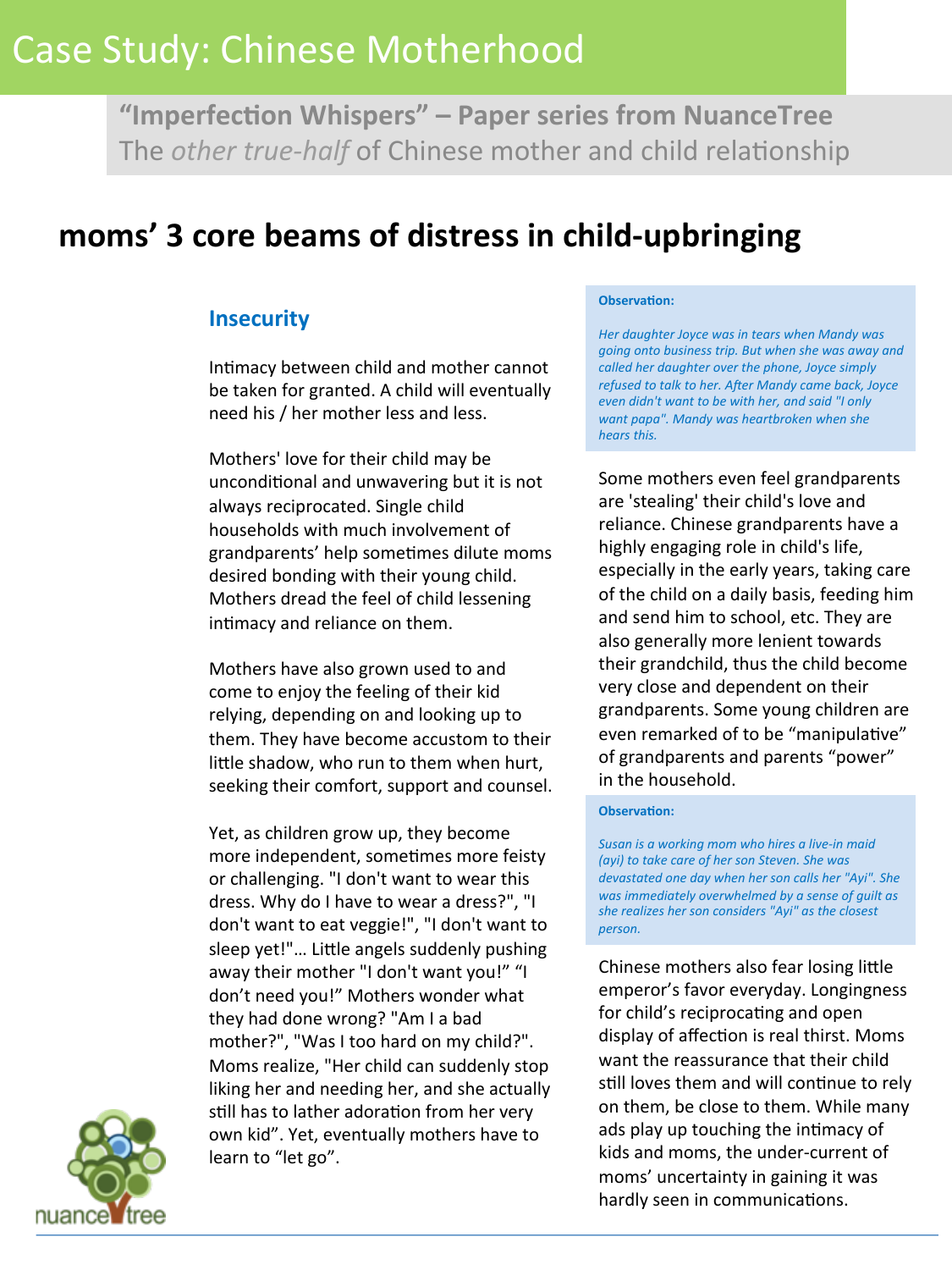"Imperfection Whispers" - Paper series from NuanceTree The *other true-half* of Chinese mother and child relationship

## moms' 3 core beams of distress in child-upbringing

### **Unspoken wishes**

Kids are of course the best angels in moms' eyes, however, mothers constantly doubt themselves whether their kid is competent enough to survive and achieve success in this society, even though the definition towards success is broader than before.

Moms can be hypocrites when mentioning their kid attributes. Honesty, unselfish, guileless, seem to be strong pillars of modern morals. They are proud of this, but meanwhile, they do feel suspecting on how "innocent and good morals" person can compete in this impure world.

Some moms silently "hope" kids to own some small level of cunning, selfishness, shrewdness to better protect themselves in school, at work and in the society. Moms do not want kids to succeed with fray personality, but just hope kids not to be at a disadvantage with a purely innocent personality out there. Ironically, it's so hard for moms to openly advocate, educate and cultivate kids to be so. When kids show any traits of this, they are likely put up an educating hat to correct, but inside, could be feeling doubtful and restless.

#### **Observation:**

*Cindy's* son is very naughty at home, but obedient at school. Cindy's expectation is just the opposite -*(expect him to be)* like a sheep at home but a tiger *outside. In this way, he won't suffer losses in the* future.

#### **Observation:**

Wendy's daughter at kindergarten is very nice. All kids like to play with her and her teacher always praise her for her generosity. She would give toys to the other kid when they both like it. Wendy feels all happy to hear this but she had a little bit concern. What if she never fights for her own? When she grows up, would she quit herself if she and her friend fall in love with the same boy?

In public social culture, mothers and brands always sing the bright side of kids, but would the 'dark side' reveal the other half truth of parenting?

**Brands do not have to advocate the** 'dark side' so clearly and literally. Could it convey a sense of funky and **quirky side of the kid (instead of an**  always smart, creative, caring baby) in the communication? Or grey shades of a less-than-100%-equipped TRUE **moms?** 

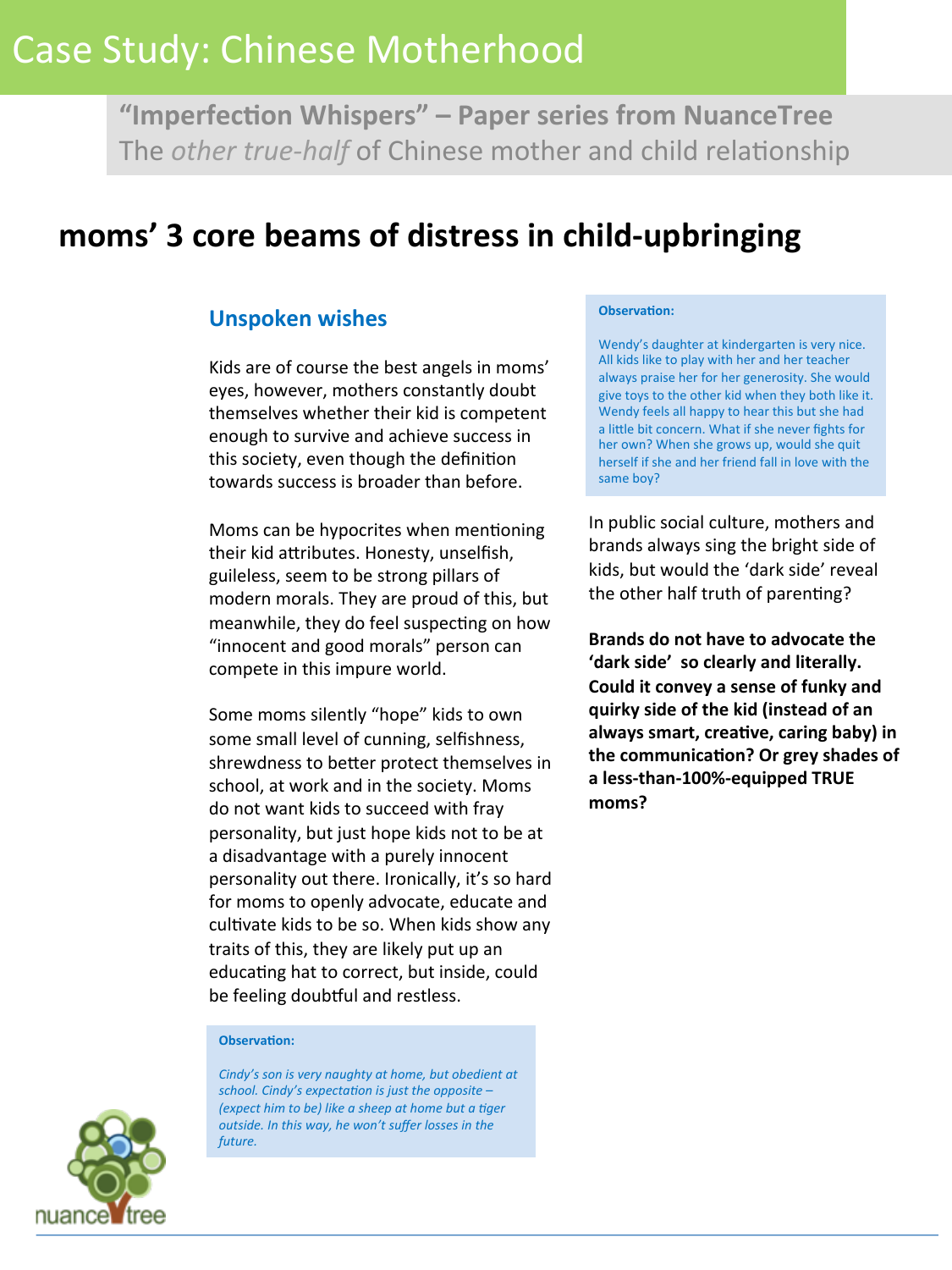"Imperfection Whispers" - Paper series from NuanceTree The *other true-half* of Chinese mother and child relationship

## **IMPLICATIONS**

j.

Chinese mothers' feeling of inadequacy, insecurity and 'unspoken wishes' are TRUE emotions they experience in daily life. Such emotions have a profound impact on their lives and how they feel as consumers. Tapping into these emotions can help brands strengthen their bond with their target consumers, speaking stronger to their inner energy.

How should brands draw upon these **needs and fears mothers experience?** 

### **Empathize with Chinese mothers** and build a stronger bond

Mothers need empathy. They can get frustrated easily and yearn for constant affirmation "you are still doing fine, go on".

Brands can build a stronger bond with Chinese mothers by empathizing with their fears and needs. 

For example, brands can portray mothers' moments of inadequacy such as when they get all clumsy preparing child's meals, or moments of insecurity, when their child is upset at them. And then, brands can empathize with such moments and give mothers affirmation that they are actually doing a great job already, even for not being perfect yet. Brands can actively take up an encouraging role in mothers' ruffled life to bond a "true-knowing" rapport.

For example, in its "MakeItHappy" 2015 commercial, Coca Cola brings out the ugly side of the internet, where people casually express hatred and contempt at each other. And by spilling Coca Cola into the internet cables, it spreads joy across the internet, turning hatred to love, contempt to encouragement. This way, Coca Cola acknowledges the dark side of the internet, but turn its brand into a fun and supporting role.

### **Foster a more engaging peer**to-peer relationship with **consumers**

The ideal child and mother portrait commonly used suggest child-related brands in China are taking a top-down approach towards target consumers, where brands position themselves as something consumers should aspire and move themselves upwards to.

Brands can consider appealing to the glooms and frustration mothers experience to convey a more realistic message and foster a more peer-to-peer relationship with Chinese mothers. Learning along as the child grows through daily lives gives a true but encouraging touch.